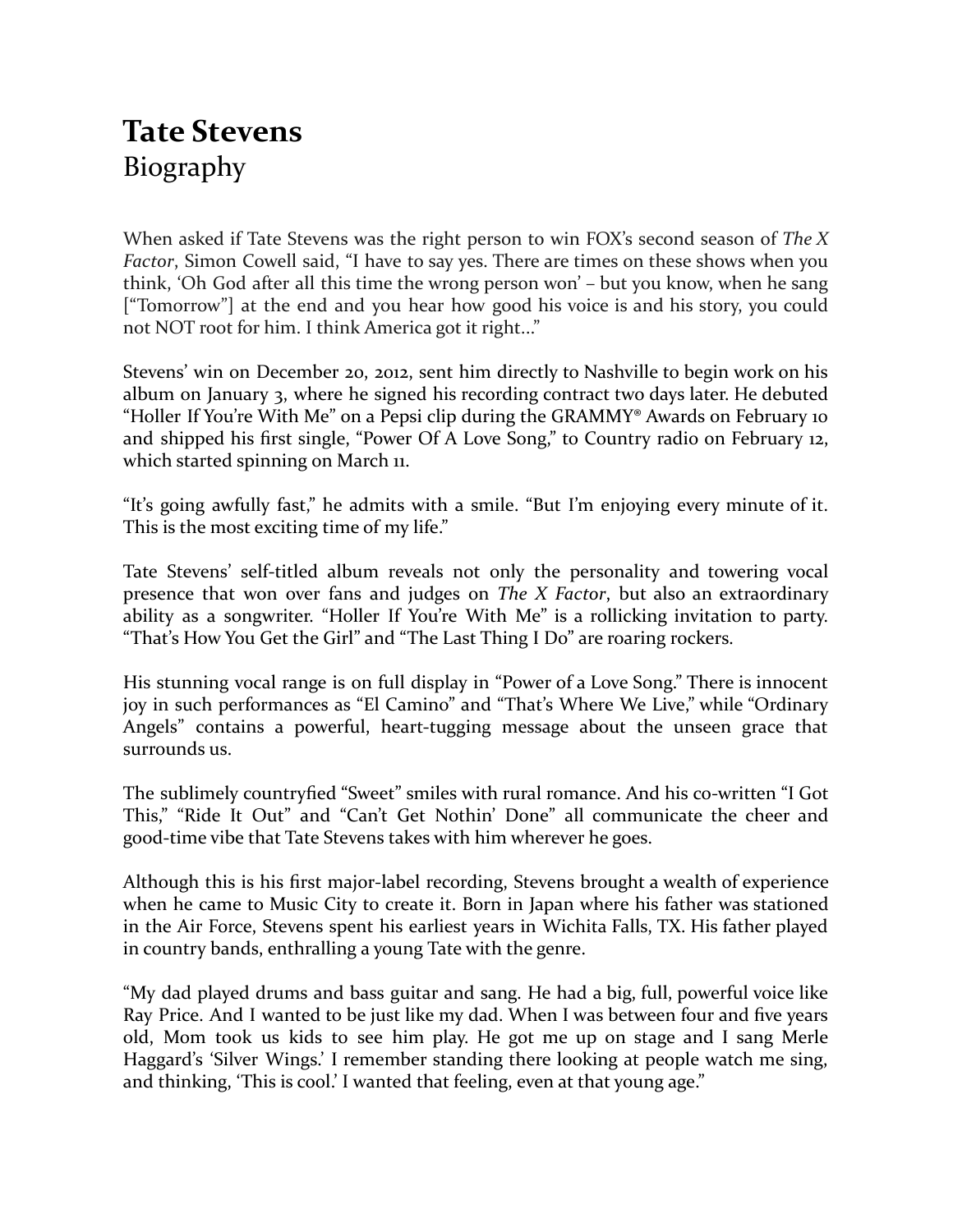Shortly after his "stage debut," the family moved to Belton, MO, about 30 miles south of Kansas City. During his high school years, Stevens began singing in talent contests and small Opry-type shows in the area.

"Right after high school I put a little band together. I said, 'I'm gonna chase my dream.' I graduated in May of 1994 and went on the road in December."

His band Dixie Cadillac played 250+ dates per year, traveling across the U.S. and as far as Germany, Puerto Rico and Canada. Singing the songs of George Strait, Garth Brooks, Clay Walker, Alan Jackson, Merle Haggard, John Conlee, Gene Watson, George Jones and Joe Diffie six nights a week gave Stevens not only a massive repertoire, but imbued his voice with a burnished glow.

Inevitably Dixie Cadillac came to Nashville in 1996-97 in search of country stardom. The band landed several two-week stints at the Wildhorse Saloon and spent its days auditioning on Music Row, recording an album, making contacts and trying anything and everything to make it big.

"I thought, 'This is it. We're here. We're gonna make it. Somebody's going to see us and go, 'My God, you're amazing!' It never happened… But we were doing pretty well. I was making good money on the road. There were a lot of places to play back then. But in the back of my mind was, 'When are you going to get a real job and support your family?'"

Stevens married his high school sweetheart in 1997, but because of his musician's lifestyle, Ashlie and Stevens never really settled into home life. He reached a turning point a few years later when his son Hayden was almost three years old.

Stevens recalls after being on tour for several weeks, he was home putting Hayden to bed before yet another road trip. His son was reluctant to go to sleep and Stevens says, "I finally told him, 'You have to go to bed. Daddy has to go to bed.' And he said, 'No, you'll leave.' And I decided: it's time. It's time to be home and raise my family and do the right thing.

"My mindset at the time was, 'I'll just do music for fun. It will be a great hobby.' And then our daughter Rylie was born in 2001. I didn't play for about a year and a half."

Stevens started working construction and in 2003 landed a job with the city of Belton doing road maintenance. But it wasn't too long before his love of music drew him back into the game.

"A buddy of mine had a band and when they needed a singer, I was happy to oblige. By 2003-2004, we were working weekends regularly. So music appeared in my life again."